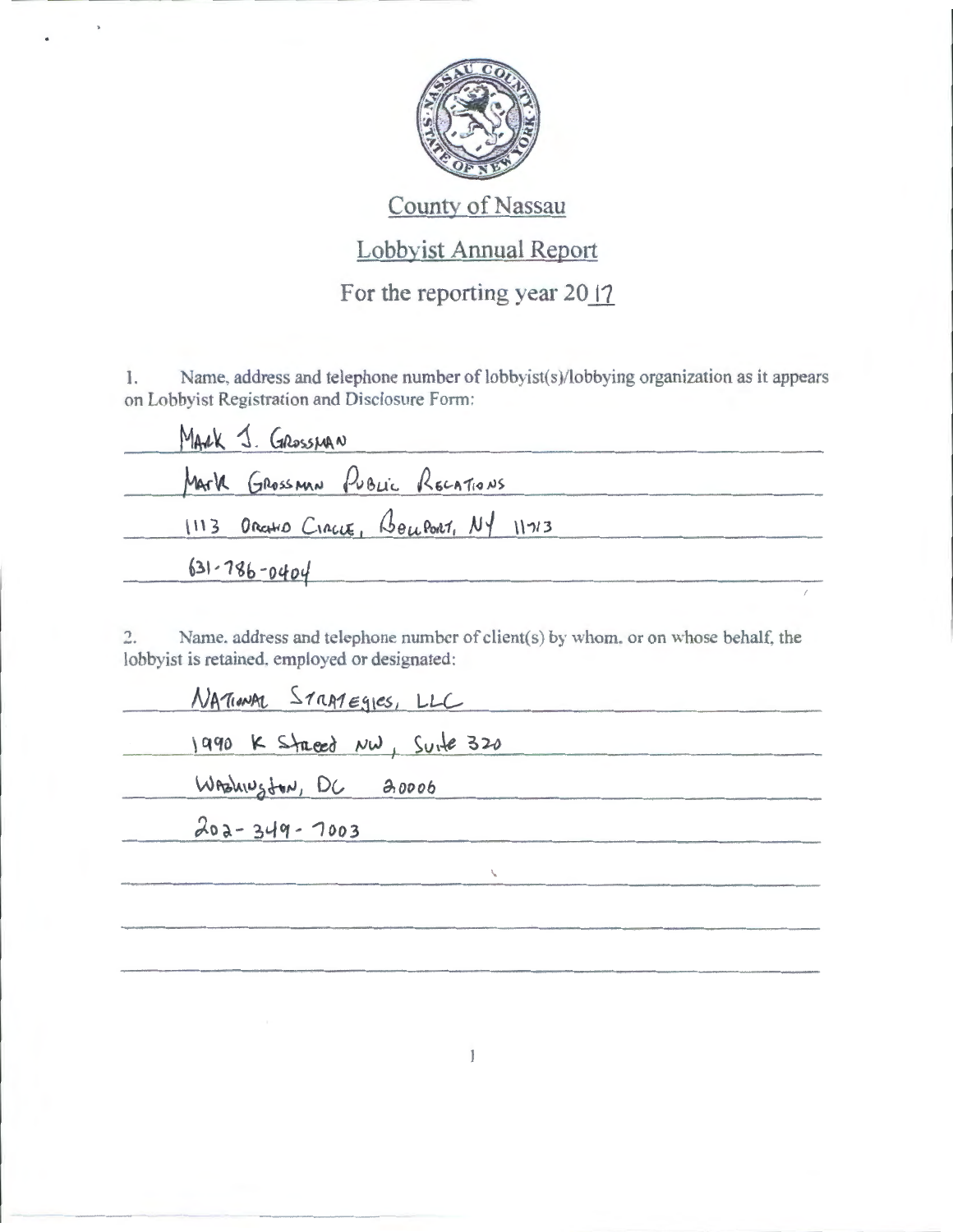3. A description of the subject or subjects on which each lobbyist retained, employed or designated by such client has lobbied:

|                                |  |  |                                                                            |  | Body worn caments and electershock wetgons for law enforcement |
|--------------------------------|--|--|----------------------------------------------------------------------------|--|----------------------------------------------------------------|
| Agencies for Axon/TASER        |  |  |                                                                            |  |                                                                |
|                                |  |  |                                                                            |  |                                                                |
|                                |  |  |                                                                            |  |                                                                |
|                                |  |  |                                                                            |  |                                                                |
|                                |  |  |                                                                            |  |                                                                |
|                                |  |  |                                                                            |  |                                                                |
|                                |  |  |                                                                            |  |                                                                |
|                                |  |  |                                                                            |  |                                                                |
|                                |  |  | Names of the persons and agencies before which such lobby ist has lobbied: |  |                                                                |
| NASSAU County Pouce DEPANNENT  |  |  |                                                                            |  |                                                                |
| NASSAN County Sheet fis Office |  |  |                                                                            |  |                                                                |
|                                |  |  |                                                                            |  |                                                                |
|                                |  |  |                                                                            |  |                                                                |
|                                |  |  |                                                                            |  |                                                                |

5. List below amounts for any compensation paid or owed to the lobbyist during the prior year for the purposes of lobbying. Such amounts shall be detailed as to amount. to whom paid and for what purpose.

| Amount | Details                                              |
|--------|------------------------------------------------------|
| 49.500 | $44.500$ per Month for 11 Months (JAN .- Nov., 2017) |
|        |                                                      |
|        |                                                      |
|        |                                                      |
|        |                                                      |
|        | $\bigcirc$                                           |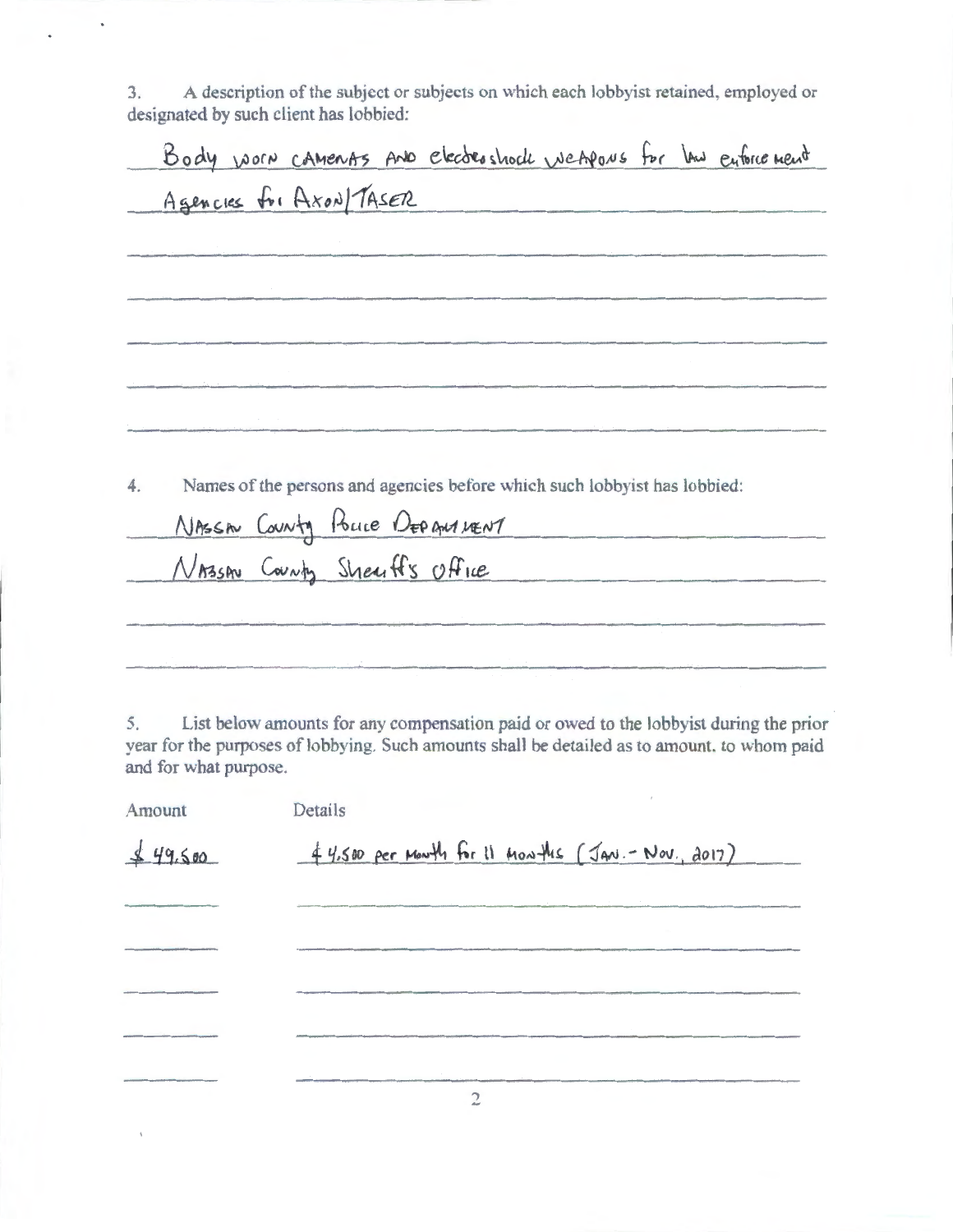|                                                                                                                          | the complete state of the complete complete the complete state of the complete state of the complete state of the complete state of the complete state of the complete state of the complete state of the complete state of th<br>dealership and the highlight and conditions are                                                              |
|--------------------------------------------------------------------------------------------------------------------------|------------------------------------------------------------------------------------------------------------------------------------------------------------------------------------------------------------------------------------------------------------------------------------------------------------------------------------------------|
| and provided a simple product to a provided a simple of the product of the                                               | in the basic decays and in this is the following department of the end of the continuum of the end of the following and the company of the continuum of the company of the company of the company<br>In the Separate control of the Contemporary and Colorador Associates                                                                      |
| and the experiment and and the contract of the contract of the contract of the contract of                               | Address a considerable consequently in the set of the set of the probability and address a constitution of the phase of the phase of the phase of the phase of the set of the set of the set of the set of the set of the set                                                                                                                  |
| Participated in the secondary distribution of the company of the construction of the construction of the construction of | completing players of and the conservation of the completion of the completion of the completion of the conservation of the conservation of the conservation of the conservation of the conservation of the conservation of th<br>and the control of the control of the control of the control of the control of the control of the control of |
| The former than the constraint in the constraint and constraint and constraint and                                       | alanda tutu qabab urtamahan yakana kebuah kapatan tutu ce manarang<br>and the company's company's company's company's property of the company's property of<br>$\overline{1}$                                                                                                                                                                  |
|                                                                                                                          |                                                                                                                                                                                                                                                                                                                                                |

6. List below the cumulative total amounts earned for lobbying throughout the year:

 $49.500$ 

7. List below the expenses incurred or expensed by lobbyist for the purpose of lobbying:

| Amount | Details        |
|--------|----------------|
|        |                |
|        |                |
|        |                |
|        |                |
|        |                |
|        | No Ne          |
|        |                |
|        | $\mathfrak{f}$ |
|        |                |
|        |                |
|        |                |
|        |                |
|        |                |

 $\overline{3}$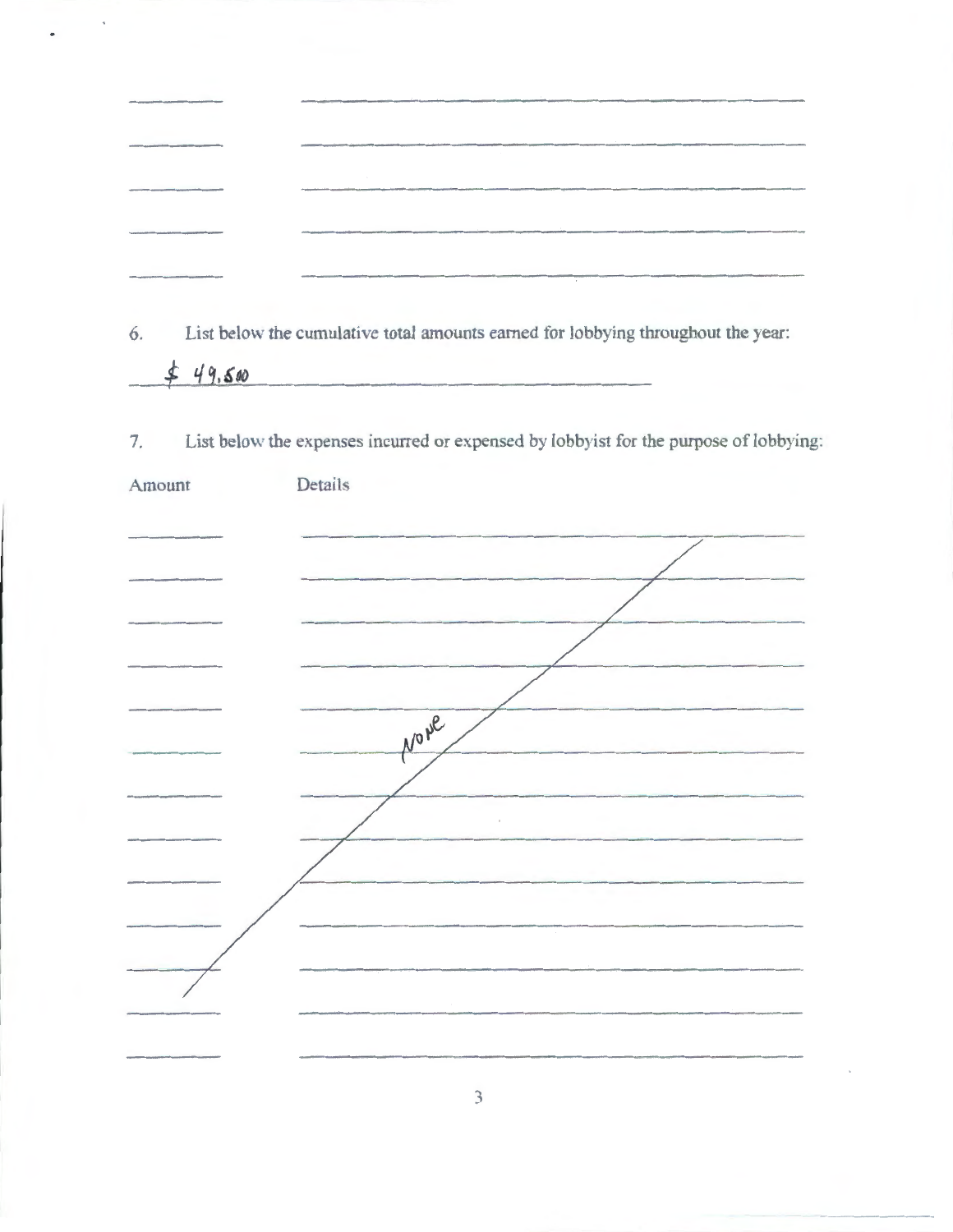8. List below the cumulative total amounts expended for lobbying throughout the year:

 $\star$ 

I understand that copies of this form will be sent to the Nassau County Department of Information Technology ("IT") to be posted on the County's website.

J also understand that upon termination of retainer, employment or designation I must give written notice to the County Attorney within thirty (30) days of termination.

VERIFICATION: I certify that all statements made on this statement are true, correct and complete to the best of my knowledge and belief and T understand that the willful making of any false statement of material fact herein will subject me to the provisions of law relevant to the making and filing of false instruments and will render such statement null and void.

Marson

| Dated:                                                                                                             | Signed: $\ell$               |                        |  |
|--------------------------------------------------------------------------------------------------------------------|------------------------------|------------------------|--|
|                                                                                                                    | Print Name: MArK J. GROSSMAN |                        |  |
|                                                                                                                    |                              | Title: OWNER/PRINCIPAL |  |
| STATE OF NEW YORK)<br>SS:<br><b>COUNTY OF NASSAU</b> )<br>Sworn to before me this<br>Inuares<br>Day of<br>Y PUBLIC | 20/8                         |                        |  |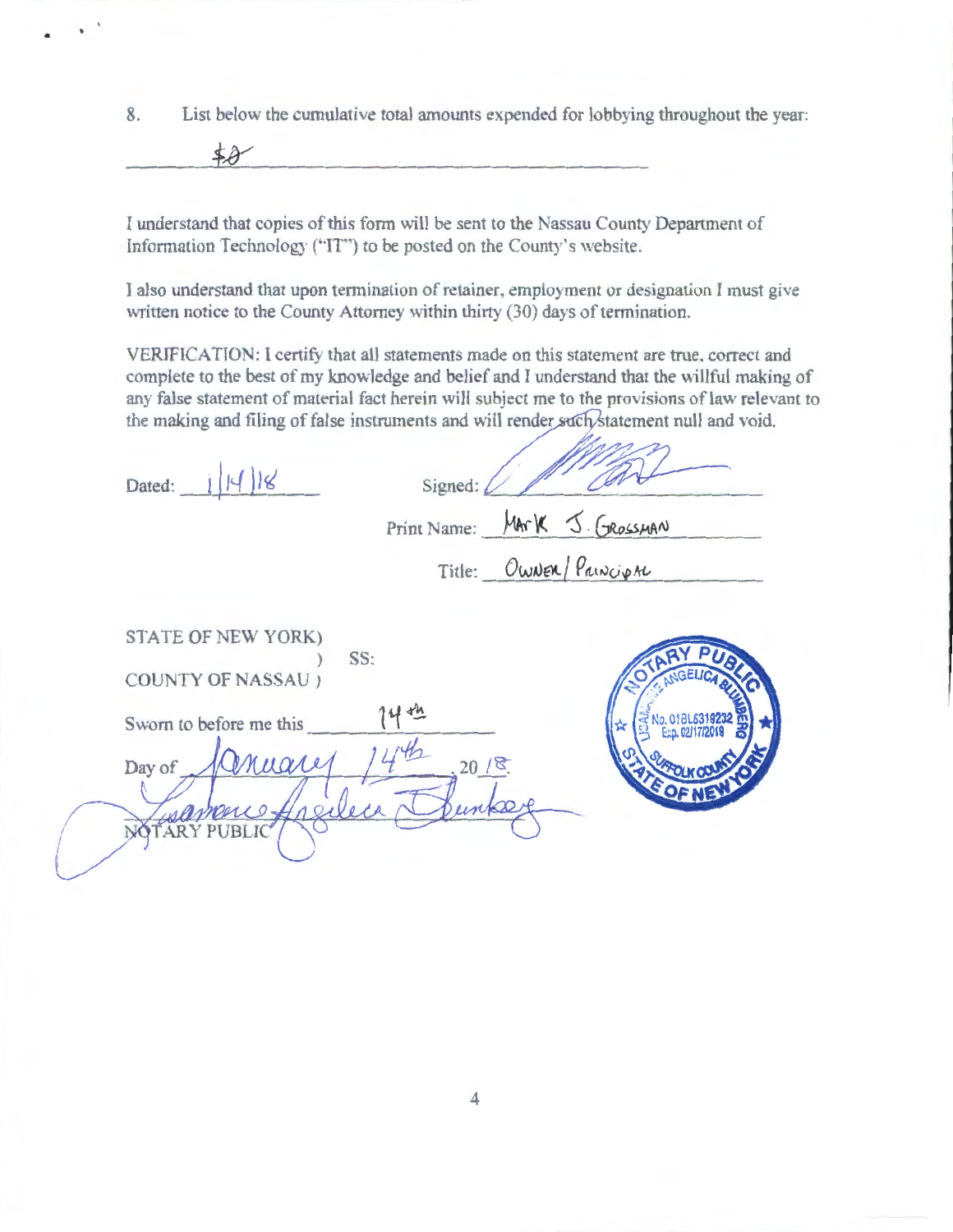

## County of Nassau

#### Lobbyist Client Annual Report

### For the reporting year  $2017$

1. Name, address and telephone number of client utilizing a lobbyist:

National Strategies, LLC 1990 K Street NW Suite 320 Washington, DC 20006 202-349-7003

2. Name, address and telephone number of each lobbyist retained, employed, or designated by client:

Mark Grossman Mark Grossman Public Relations 1113 Orchid Circle Bellport, NY 11713 631-786-0404

3. A description of the subject or subjects on which each lobbyist retained, employed or designated by such client has lobbied:

Body worn cameras and electroshock weapons used by law enforcement agencies.

 $\mathbf{1}$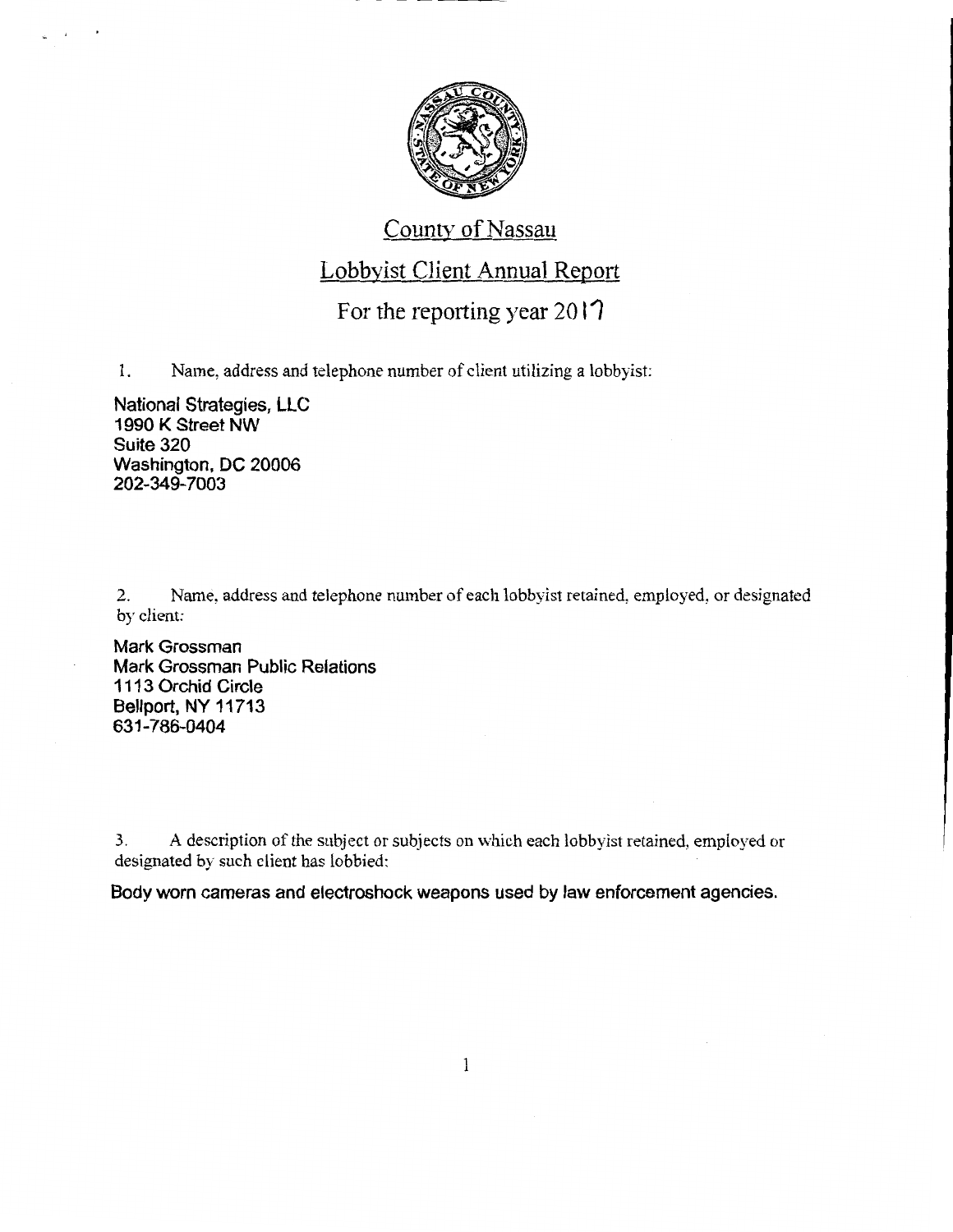4. Names of the persons and agencies before \vhich such lobbyist has lobbied:

**Nassau County Police Department Nassau County Sheriffs Office** 

5. List below the expenses paid or incurred in relation to the lobbyist(s) retained by client or for any other lobbying:

 $\sim$  4  $^\circ$  $\mathbb{Z}$ 

| Amount | Details              |
|--------|----------------------|
|        | No expenses for 2017 |
|        |                      |
|        |                      |
|        |                      |
|        |                      |
|        |                      |
|        |                      |
|        |                      |
|        |                      |
|        |                      |
|        |                      |
|        |                      |
|        |                      |